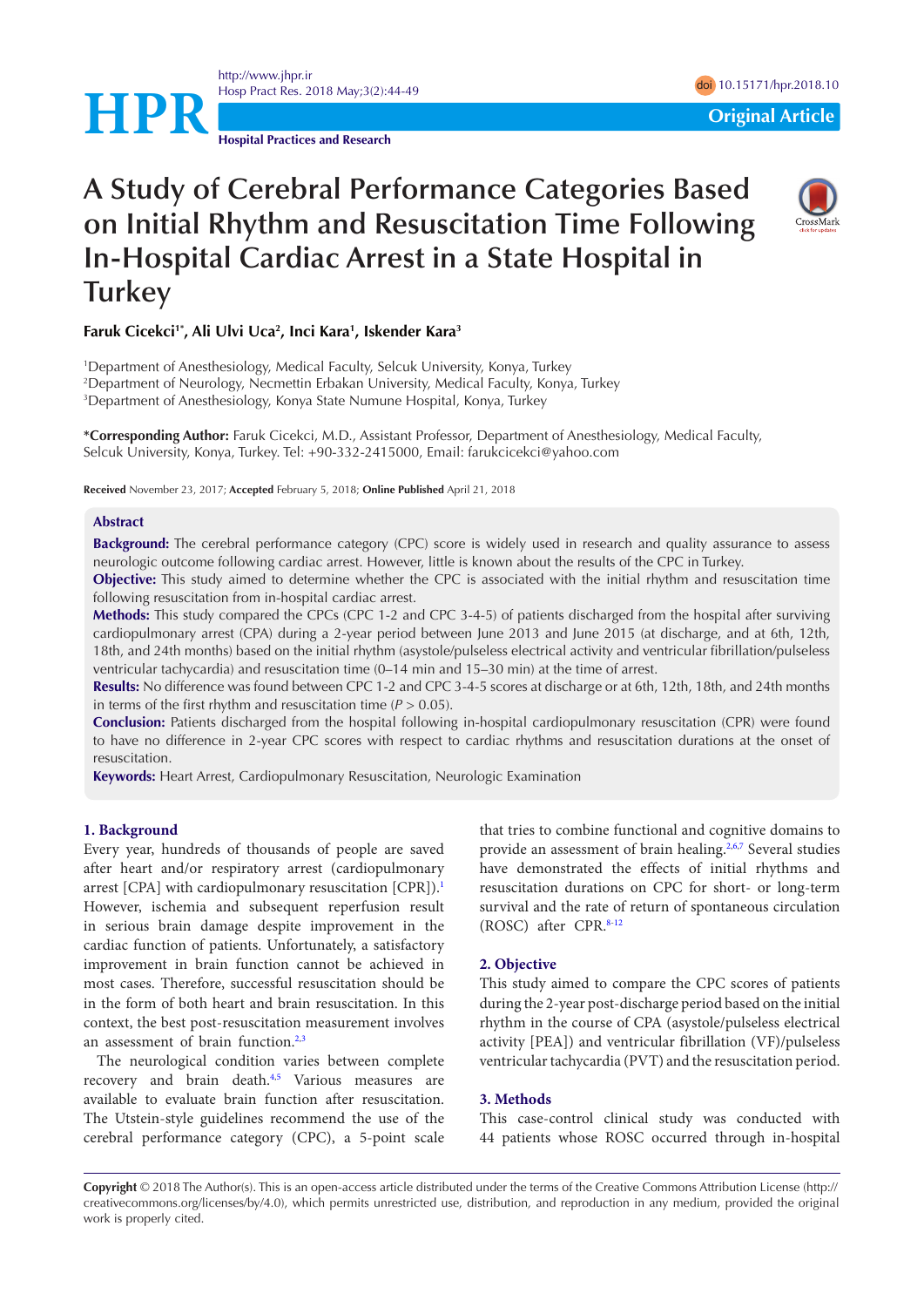CPR. The patients survived for at least 24 hours and were discharged after treatment in the Konya Numune Hospital between June 2013 and June 2015. Consent to conduct this study was obtained from the Selcuk University Faculty of Medicine Ethical Committee (Ref no: 2017-100). The CPC values of the studied patients were followed up for 2 years after discharge. Subjects who were younger than 18 years died before discharge from the hospital and, hence, were excluded from the study. The follow-up results are shown in [Figure 1](#page-1-0) as a flow chart.

In-hospital resuscitation for these patients was performed in accordance with current advanced life support protocols (2010 European Resuscitation Council Guideline). Demographic data, such as age and sex of the cases and clinical parameters related to CPR, were recorded.

The information obtained from the doctors and patients' relatives was evaluated by the neurology specialist. Neurological status measurements were evaluated by the neurology specialist using the CPC, a 5-category scale

<span id="page-1-0"></span>

**Figure 1.** Flowchart of a Case-Control Clinical Study Follow-up. CPR, cardiopulmonary resuscitation; CPC, cerebral performance category; ROSC, return of spontaneous circulation.

based on the initial rhythm (asystole/pulseless electrical activity and ventricular fibrillation/pulseless ventricular tachycardia) and resuscitation time (0–14 minutes and 15–30 minutes) by calling patients or their relatives at the 6th, 12th, 18th, and 24th months after discharge from the hospital. The 5 categories of the CPC are: CPC 1, conscious and alert with good cerebral performance; CPC 2, conscious and alert with moderate cerebral performance; CPC 3, conscious with severe cerebral disability; CPC 4, comatose or in persistent vegetative state; and CPC 5, brain dead, circulation preserved. For those patients who did not give enough information, the follow-up information was obtained from the doctors who worked for homehealth services. CPC 1 and 2 were classified as favorable neurological outcomes, whereas CPC 3, 4, and 5 were evaluated as poor outcomes.

Analyses in the study were done using SPSS 20.0 software (SPSS, IL, USA). Continuous and categorical variables were presented in tables and graphs by subtracting descriptive measures. Continuous variables were expressed as mean ± standard deviation (SD), whereas categorical variables were expressed as frequencies and percentage ratios. Cross tables were prepared, and the chi-square test was used to determine any relationships between categorical variables. A *P* value (Fisher exact test) less than 0.05 was considered statistically significant for all analyses.

## **4. Results**

This retrospective case-controlled study included 44 patients who were discharged and who survived 24 hours  $(n=103)$  from ROSC  $(n=135)$  from a total of 390 CPR patients between 2011 and 2013, and their neurological statuses were assessed between June 2013 and June 2015. The flow chart of the study is shown in [Figure 1.](#page-1-0)

The socio-demographic and clinical values of the subjects are listed in [Table 1.](#page-2-0) CPR starting time was 1.8  $\pm$  0.5 minutes. CPR was applied to 29 patients for 0–14 minutes and to 15 patients for 15–30 minutes. No patients underwent CPR for 30 minutes or more. At the time of CPA, 10 patients had first rhythm asystole/PEA and 34 patients had VF/PVT. Moreover, 135 patients had the ROSC, and 103 patients survived for more than 24 hours.

During the course of this prospective clinical study, 44 patients survived and were discharged after successful CPR. At the time of discharge, the neurological evaluation scores of 10 patients (22.6%) were CPC 1-2 and of 34 patients (77.4%) were CPC 3-4 according to the initial rhythms in CPA asystole/NEA and VF/PVT, respectively.

At the time of discharge, the number of patients whose initial rhythms were asystole-PEA/VF-PVT in the course of CPA and their neurological evaluation scores [*n* (%), CPC 1-2; CPC 3-4; and CPC 5)] were 5 (11.3)/20 (45.5); 5 (11.3)/14 (31.9), and (Patients who survived after CPR but did not survive to discharge were not defined.), respectively. The difference between two groups ( asystole-PEA/VF-PVT) was not statistically significant (*P*=0.744).

At the sixth month of post-discharge, the number of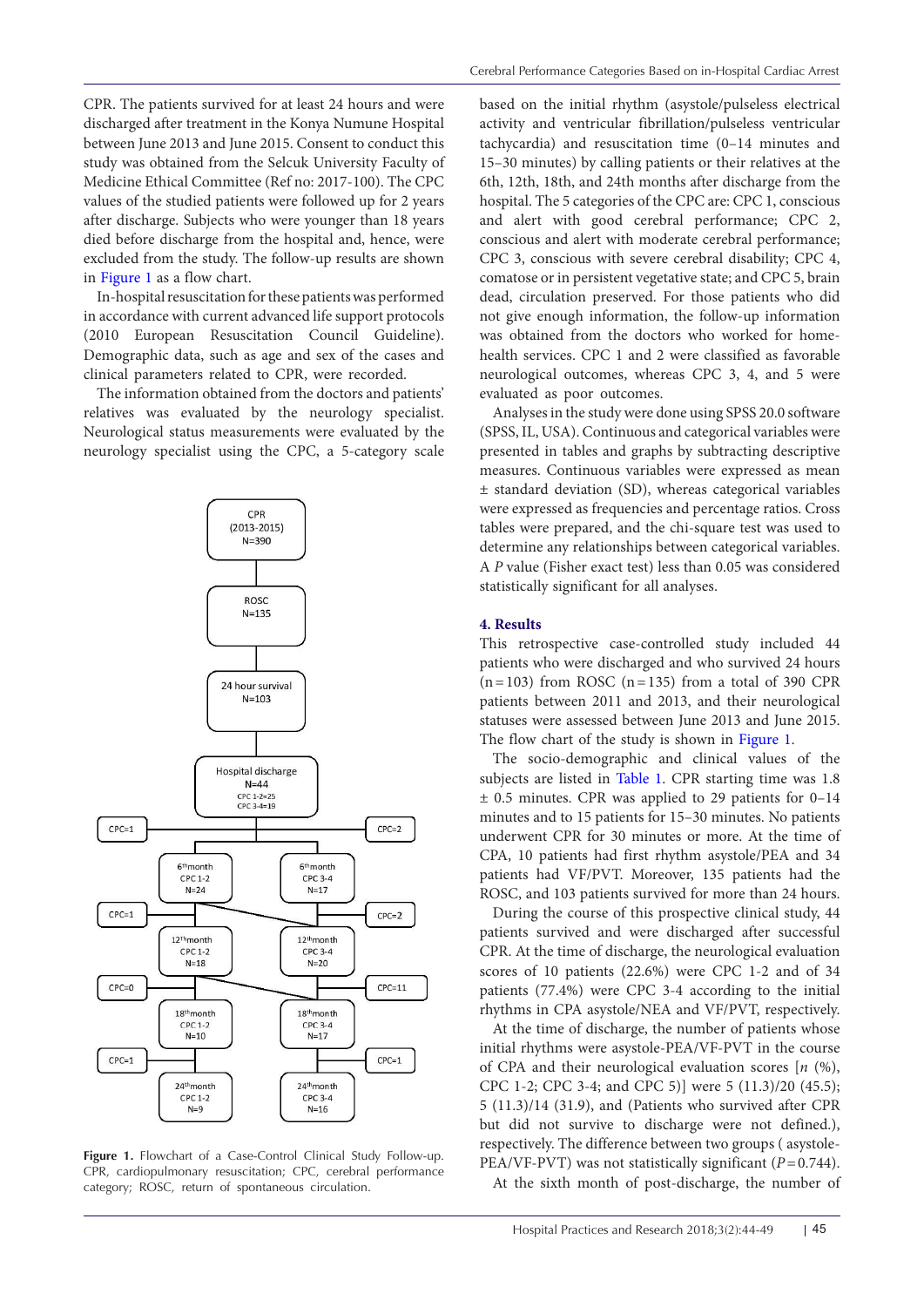<span id="page-2-0"></span>Table 1. Demographic Information of 44 Study Subjects Who Survived to Hospital Discharge

|                                      | Study, $N = 44$ |  |  |  |
|--------------------------------------|-----------------|--|--|--|
| Gender, No. (%)                      |                 |  |  |  |
| Male                                 | 34 (77.2)       |  |  |  |
| Female                               | 10(22.8)        |  |  |  |
| Age, years (SD)                      | 62.5(13.0)      |  |  |  |
| CPA arrival time (min) (SD)          | 1.8(0.5)        |  |  |  |
| Average CPR time (min) (SD)          | 12.8(6.3)       |  |  |  |
| CPA occurrence time, No. (%)         |                 |  |  |  |
| Weekday working days <sup>a</sup>    | 23(52.3)        |  |  |  |
| Weekday evenings/nights <sup>b</sup> | 9(20.4)         |  |  |  |
| Weekend <sup>c</sup>                 | 12(27.3)        |  |  |  |
| CPA arrival time, min (SD)           | 1.7(0.9)        |  |  |  |
| CPR time period (min), No. (%)       |                 |  |  |  |
| $0 - 14$                             | 29 (65.9)       |  |  |  |
| $15 - 30$                            | 15(34.1)        |  |  |  |
| >30                                  | 0(0)            |  |  |  |
| CPR initial rhythm, No. $(\%)$       |                 |  |  |  |
| Asystole/PEA                         | 10(22.8)        |  |  |  |
| VF/PVT                               | 34 (77.2)       |  |  |  |
|                                      |                 |  |  |  |

Abbreviations: SD, standard deviation; CPA, cardiopulmonary arrest; CPR, cardiopulmonary resuscitation; PEA, pulseless electrical activity; VF, ventricular fibrillation; PVT, pulseless ventricular tachycardia; CPC, cerebral performance category.

a Monday, Tuesday, Wednesday, Thursday, and Friday, between 08.00–16.00 h.

b After working hours, between 16.00–08.00 h.

c Weekends, between Friday 16.00 –Monday 08.00

patients [n (%)] whose initial rhythms were asystole-PEA/ VF-PVT in the course of CPA and their neurological evaluation scores [n (%), CPC 1-2; CPC 3-4; and CPC 5] were 4 (9.1)/20 (45.5); 3 (6.8)/14 (31.8); and 1 (2.29)/2 (4.5), respectively. The difference between 2 groups (asystole-PEA/VF-PVT) was not statistically significant ( $P = 0.605$ ).

At the 12th month, the number of patients whose initial rhythms were asystole/PEA in the course of CPA and their neurological evaluation scores [n (%), CPC 1-2; CPC 3-4; and CPC 5] were 3 (7.3)/15 (36.6); 3 (7.3)/17 (41.5); and 1 (2.4)/2 (4.9), respectively. The difference between 2 groups was not statistically significant ( $P=0.605$ ).

At the 18th month, the number of patients whose initial rhythms were asystole-PEA/VF-PVT in the course of CPA and their neurological evaluation scores [n (%), CPC 1-2; CPC 3-4; and CPC 5] were 2 (5.3)/8 (21.0); 2 (5.3)/15 (39.5); and 0 (0.0)/11 (28.9), respectively. No difference was found between 2 groups (asystole-PEA/VF-PVT) (*P*  $= 0.712$ .

At the 24th month, the number of patients whose initial rhythms were asystole-PEA/VF-PVT in the course of CPA and their neurological evaluation scores [n (%), CPC 1-2; CPC 3-4; and CPC 5] were 2 (7.4)/7 (25.9); 2 (7.4)/14 (51.9); and  $1$  (3.7)/1 (3.7), respectively. No difference was found between the 2 groups (asystole-PEA/VF-PVT) (*P* = 0.712). The number of patients whose initial rhythms were asystole-PEA and their neurological evaluations are shown

<span id="page-2-1"></span>**Table 2.** Number of Patients According to the Initial Rhythm in CPR and 2-Year Neurological Evaluation Scores

|                                                       |            | <b>Initial Rhythm</b> |               |       |  |
|-------------------------------------------------------|------------|-----------------------|---------------|-------|--|
|                                                       | <b>CPC</b> | Asystole/NEA          | <b>VF/PVT</b> | P     |  |
| At discharge<br>$N=44$ , No. $\binom{0}{0}$           | $1 - 2$    | 5(11.3)               | 20(45.5)      |       |  |
|                                                       | $3 - 4$    | 5(11.3)               | 14 (31.9)     | 0.744 |  |
|                                                       | $5*$       | 0(0)                  | 0(0)          |       |  |
|                                                       | $1 - 2$    | 4(9.1)                | 20(45.4)      |       |  |
| 6th month<br>$N=44$ , No. $\frac{O}{O}$               | $3 - 4$    | 3(6.8)                | 14 (31.8)     | 0.783 |  |
|                                                       | 5          | 1(2.2)                | 2(4.5)        |       |  |
|                                                       | $1 - 2$    | 3(7.3)                | 15(36.6)      |       |  |
| 12th month<br>$N=41$ , No. $\binom{0}{0}$             | $3 - 4$    | 3(7.3)                | 17(41.5)      | 0.605 |  |
|                                                       | 5          | 1(2.4)                | 2(4.9)        |       |  |
|                                                       | $1 - 2$    | 2(5.3)                | 8(21.0)       |       |  |
| 18th month<br>$N=38$ , No. $\frac{6}{6}$              | $3 - 4$    | 2(5.3)                | 15(39.5)      | 0.712 |  |
|                                                       | 5          | 0(0.0)                | 11(28.9)      |       |  |
| 24th month<br>$N=27$ , No. $\left(\frac{9}{6}\right)$ | $1 - 2$    | 2(7.4)                | 7(25.9)       |       |  |
|                                                       | $3 - 4$    | 2(7.4)                | 14(51.9)      | 0.807 |  |
|                                                       | 5          | 1(3.7)                | 1(3.7)        |       |  |

Neurological outcome assessed as cerebral performance category (CPC) at hospital discharge; data is presented as absolute numbers and relative frequencies

\*Patients who survived after CPR but did not survive to discharge were not shown.

#### in [Table 2.](#page-2-1)

CPC values of the patients according to the CPR time were followed up for 24 months after discharge. At the time of discharge, the number of patients who had 0- to 14-minute and 15- to 30-minute resuscitation periods of CPR and their neurological evaluation scores [n (%), CPC 1-2; CPC 3-4; and CPC 5] were 18 (40.9)/7 (15.9); 11 (25.0)/8 (18.2); and (Patients who survived after CPR but did not survive to discharge were not defined.), respectively. The difference between 2 groups (0- to 14-minute and 15 to 30-minute) was not statistically significant (*P*=0.876).

At the sixth month post-discharge, the number of patients who had 0- to 14-minute and 15- to 30-minute resuscitation periods of CPR and their neurological evaluation scores [n (%), CPC 1-2; CPC 3-4; and CPC 5] were 18 (40.9)/7 (15.9); 9 (20.5)/7 (15.9); and 2 (4.5)/1 (2.3), respectively. It appears there are three groups.

At the 12th month, the number of patients who had 0- to 14-min and 15- to 30-min resuscitation periods of CPR and their neurological evaluation scores [n (%), CPC 1-2; CPC 3-4; and CPC 5] were 14 (34.2)/5 (12.2); 11 (26.8)/8 (19.5); and 2 (4.9)/1 (2.5), respectively. The difference between two groups was not statistically significant (*P*=0.657).

At the 18th month, the number of patients who had 0 to 14-minute and 15- to 30-minute resuscitation periods of CPR and their neurological evaluation scores [*n* (%), CPC 1-2; CPC 3-4; and CPC 5] were 7 (18.4)/4 (10.5); 10 (26.3)/6 (15.8) and 8 (21.1)/3 (7.9), respectively. The difference between 2 groups was not statistically significant  $(P = 0.824)$ .

At the 24th month, the number of patients who had 0-to 14-minute and 15- to 30-minute resuscitation periods of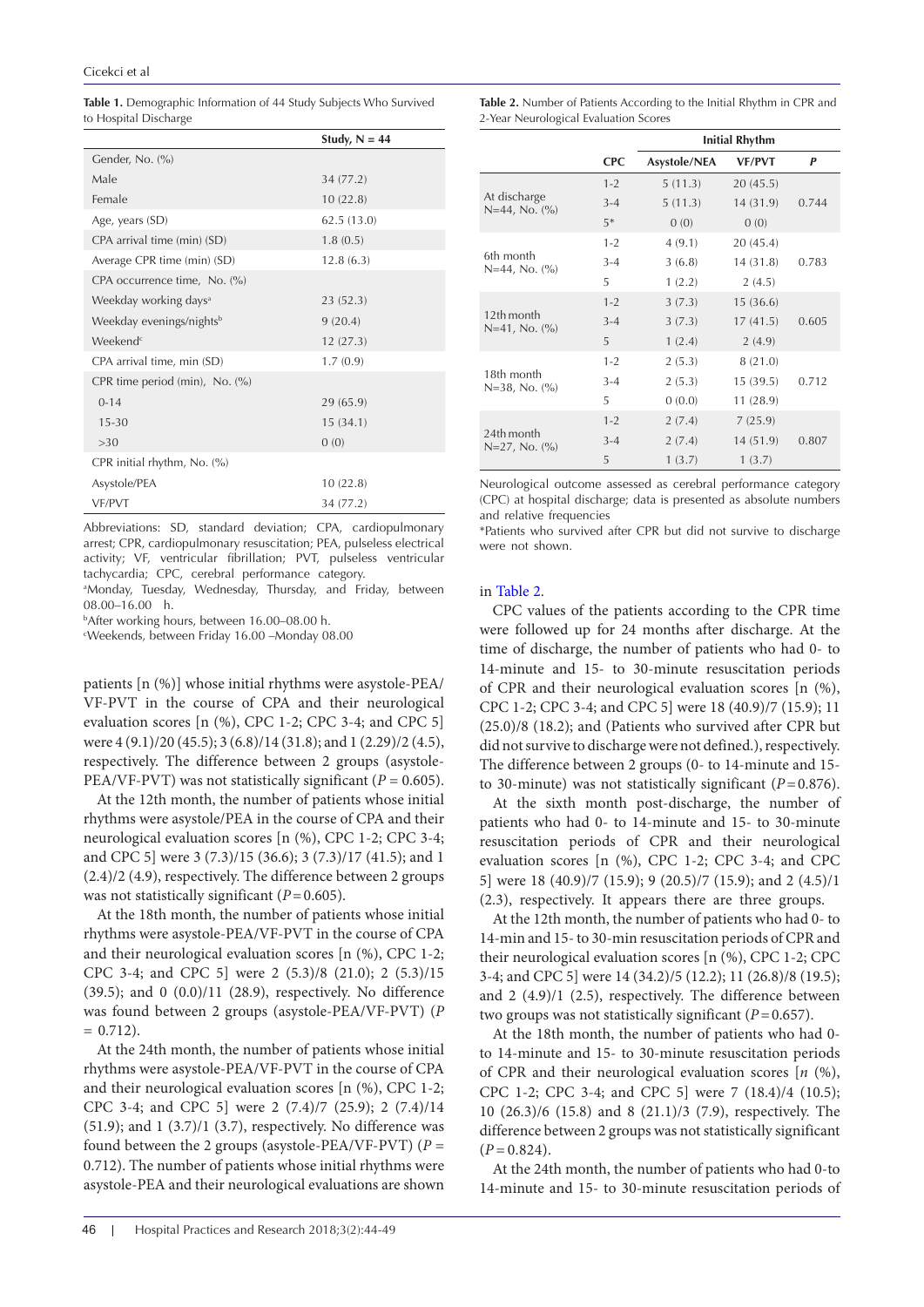CPR and their neurological assessment scores [n (%), CPC 1-2; CPC 3-4; and CPC 5] were 6 (22.2)/4 (14.8); 9 (33.3)/6  $(22.2)$  and  $2$   $(7.5)/0$   $(0.0)$ , respectively. The difference between 2 groups (0- to 14-minute and 15- to 30-minute) was not significant  $(P = 0.563)$ . [Table 3](#page-3-0) shows the number of patients who underwent resuscitation for 0–14 and 15– 30 minutes and their neurological evaluation scores based on the CPR duration.

## **5. Discussion**

This study found that, when the resuscitation time and the initial cardiac rhythms during resuscitation were considered, long-term CPC scores did not differ in patients who were discharged from the hospital following in-hospital CPR.

It is well known that most patients who have cardiac resuscitation at the hospital cannot be discharged[.14](#page-5-1) A successful CPR depends on the presence of basic and advanced life support systems, the ability to perform early defibrillation, and the quality of CPR intervention.<sup>[15](#page-5-2)</sup> After an in-hospital cardiac arrest, survival at discharge is approximately 15%–20%.[16,](#page-5-3)[17](#page-5-4) In Turkey, this rate is about 11%-25.7%.[18](#page-5-5)[,19](#page-5-6)

The debate on the most useful approach to assess the outcome of sudden cardiac arrest is ongoing.<sup>[3](#page-4-2)</sup> Although the purpose of the data and studies is balanced, the results of some studies indicate that CPC is a measure of longterm longevity and is useful for obtaining long-term resuscitation results[.2](#page-4-1),[20](#page-5-7) Moreover, these findings support the use of the CPC following neurological prognosis when post-arrest patients are discharged. For example, those classified as CPC 1-2 have shown better survival rates than those classified as CPC 3-4. The life expectancy of postarrest patients with different CPC scores during discharge is significantly different.

After discharge, long-term neurological results of survivors after a cardiac arrest are better than those with CPC scores of 1-2 and CPC scores of 3-5. That is, CPC 3 and CPC 4 scores are associated with worse long-term outcomes in patients after CPA. Thus, CPC scores may help in further studies to predict necessary controls and treatments of post-arrest patients after discharge from the hospital.

Although the discharge rate after an in-hospital CPA is approximately 18%, arrest rhythm VF-VT is still slightly higher  $(36\%)$ .<sup>16</sup> The discharge rates of patients with the initial rhythm VF-PVT in different studies were 24%– 36%. Goto et al<sup>[9](#page-4-8)</sup> showed that CPC 1-2 scores were 52.1% for VF-PVT rhythm and 18.2% for asystole-PEA 1 month after discharge. In various other studies, CPC 1-2 scores at discharge were 26.5%–73[%21-](#page-5-8)[24](#page-5-9) and CPC 3-4 scores were 0%–39.5%.[25](#page-5-10) In the present study, the scores were CPC 1-2: 11.3%, CPC 3-4: 11.3%/CPC 1-2: 45.5%, CPC 3-4: 31.9% at the time of discharge (in the order of asystole-PEA/VF-PVT). At the sixth month, CPC 1-2, CPC 3-4, and CPC 5 results were (9.1%/45.4%), (6.8%/31.8%), and (2.2%/4.5%) (in the order of asystole-PEA/VF-PVT), respectively. At the

<span id="page-3-0"></span>**Table 3.** Number of Patients Who Underwent Resuscitation Between 0-14 and 15-30 Minutes According to the CPR Period and 2-Year Neurological Evaluation Scores

|                                                     | <b>CPC</b> | <b>CPR Time Period</b> |             |              |
|-----------------------------------------------------|------------|------------------------|-------------|--------------|
|                                                     |            | $0-14$ min             | $15-30$ min | $\mathbf{P}$ |
| At discharge<br>$N=44$ , n $(\% )$                  | $1 - 2$    | 18(40.9)               | 7(15.9)     |              |
|                                                     | $3 - 4$    | 11(25.0)               | 8(18.2)     | 0.876        |
|                                                     | 5          | $\Omega$               | $\Omega$    |              |
| 6th month<br>$N=44$ , n $\left(\frac{9}{6}\right)$  | $1 - 2$    | 18 (40.9)              | 7(15.9)     |              |
|                                                     | $3-4$      | 9(20.5)                | 7(15.9)     | 0.637        |
|                                                     | 5          | 2(4.5)                 | 1(2.3)      |              |
| 12th month<br>$N=41$ , n $\left(\frac{0}{0}\right)$ | $1 - 2$    | 14 (34.2)              | 5(12.2)     |              |
|                                                     | $3 - 4$    | 11(26.8)               | 8(19.5)     | 0.657        |
|                                                     | 5          | 2(4.9)                 | 1(2.5)      |              |
| 18th month<br>$N=38$ , n $\left(\frac{9}{6}\right)$ | $1 - 2$    | 7(18.4)                | 4(10.5)     |              |
|                                                     | $3-4$      | 10(26.3)               | 6(15.8)     | 0.824        |
|                                                     | 5          | 8(21.1)                | 3(7.9)      |              |
| 24th month<br>$N=27$ , n $\left(\frac{9}{6}\right)$ | $1 - 2$    | 6(22.2)                | 4(14.8)     |              |
|                                                     | $3 - 4$    | 9(33.3)                | 6(22.2)     | 0.563        |
|                                                     | 5          | 2(7.5)                 | 0(0.0)      |              |

Neurological outcome assessed as cerebral performance category (CPC) at hospital discharge; Data is presented as absolute numbers and relative frequencies.

\*Patients who survived after CPR but did not survive to discharge are not shown in Table 3.

12th month, these scores were (7.3%/36.6%), (7.3%/41.5%), and (2.4%/4.9%), respectively. At the 18th month, they were (5.3%/21.0%), (5.3%/39.5%), and (0.0%/28.9%), respectively. At the 24th month, they were (7.4%/25.9%), (7.4%/51.9%), and (3.7%/3.7%), respectively. Nielsen et a[l26](#page-5-11) also showed that neurological performance does not change significantly in the majority of patients after cardiac arrest until 6 months after discharge. No significant change in CPC scores was observed during the first 6 months of the present study. However, although CPC 1-2 scores after 12 months were not statistically significant, a decrease in good neurological markers and an increase in mortality rates were noted.

Moreover, the changes in CPC scores were not statistically significant according to the time periods in this study, but more changes were observed from the 12th month to the 18th month.

In another clinical trial, VF was shown to reduce shortand long-term survival rates significantly when not treated for more than 10 minutes.<sup>[20](#page-5-7)</sup> In animal models, VF has been shown to reduce short- and long-term neurological recovery when not treated for longer than 12–13 minutes.<sup>[27](#page-5-12)</sup> In the present study, CPR times (according to 0–14 min/15–30 min order) were CPC 1-2: 40.9%/15.9% and CPC 3-4: 25.0%/18.2%, respectively.

CPC 1-2; CPC 3-4; and CPC 5 scores (according to 0–14 min/15–30 min order) were (40.9%/15.9%); (20.5%/15.9%); and (4.5%/2.3%), respectively, in the sixth month. At the 12th month, they were (34.2%/12.2%); (26.8%/19.5%); and (4.9%/2.5%), respectively. At the 18th month, they were (18.4%/10.5%); (26.3%/15.8%); and (21.1%/ 7.9%),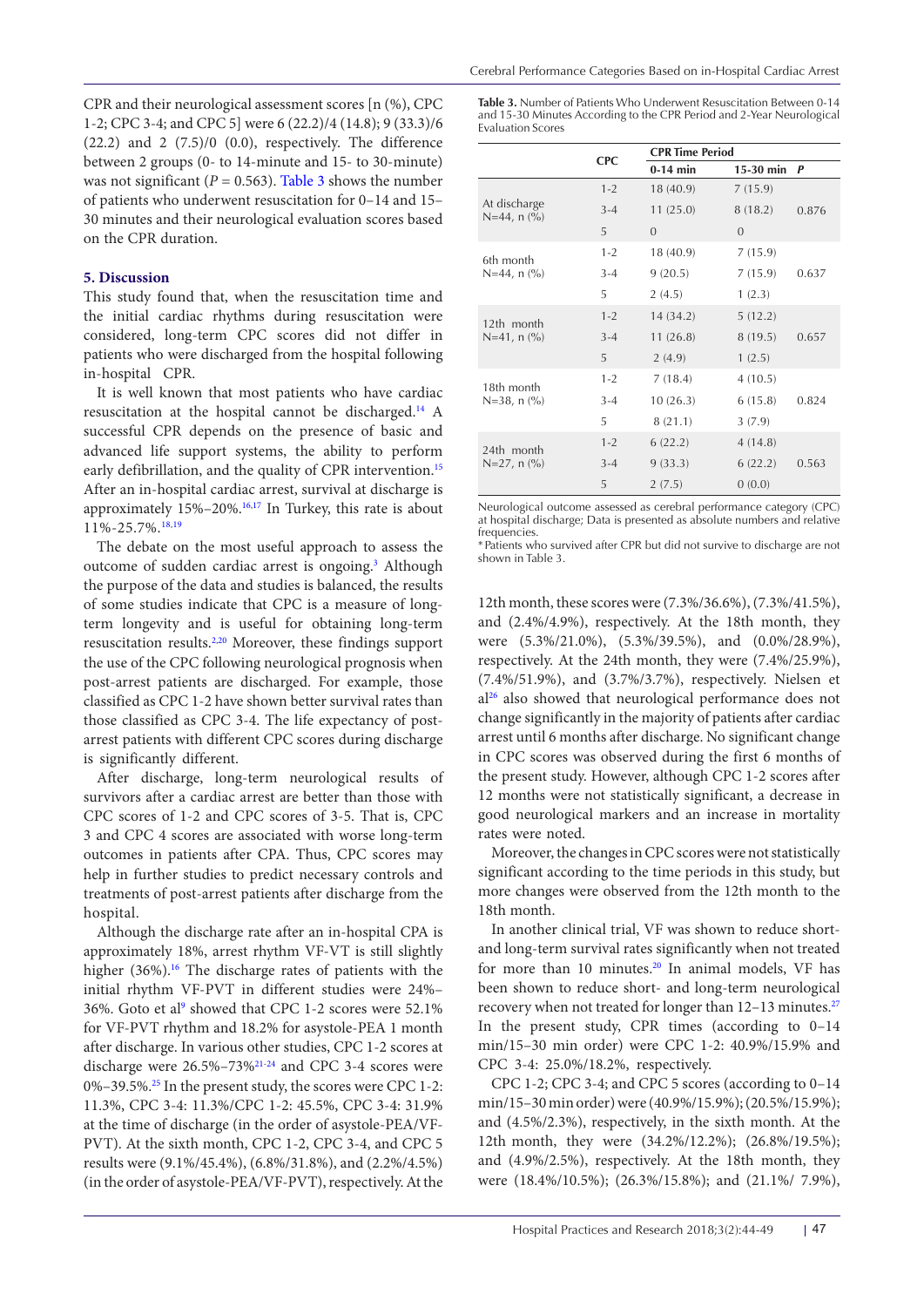respectively. At the 24th month, they were (22.2%/14.8%); (33.3%/22.2%); and (7.5%/0.0%), respectively.

Particularly after 12 months, a statistically insignificant decrease in the CPC 1-2 score and increase in the mortality rate were seen in patients who were resuscitated for 0–14 minutes in the present study.

This novel study involved the longest neurological follow-up periods of patients who survived CPA and were discharged from the hospital.

It is believed that the decrease in neurological performance after the 12th month in patients who had the initial rhythms of VF-PVT and better resuscitation times (e.g., 0–14 minutes) may be related to the treatmentrelated disorders of their primary diseases, lack of home care, or the appearance of new diseases.

The current study had some limitations. First, although the study was a prospective clinical study, only 2-year-old data from a single center was used. Hence, the lack of a study population prevented conducting more valuable statistical studies. Second, the concept of therapeutic hypothermia could not be fully applied to CPA patients when the study was planned and performed. Third, primary disease follow-ups of the patients could not be done after their discharge. Fourth, the CPC scoring system was used in the study; however, some other criteria could be used as well. Fifth, since most studies have been performed on outhospital cardiac arrest cases, the number of neurological outcomes of in-hospital cardiac arrests after discharge in the literature was insufficient.

# **6. Conclusion**

The survivors of cardiac arrest were found to have deteriorated neurological outcomes after discharge during a 2-year period in this study. These results did not depend on the duration of arrest or the first rhythm and resuscitation period. The present results were contrary to the findings of existing studies. It suggested that the postdischarge follow-up and treatments of the patients were not enough. Therefore, it is recommended that adequate training be given to the families or the caregivers of patients. It is thought that the provision of pre-discharge palliative care services to patients with the help of health care professionals may improve the neurological results after discharge.

## **Authors' Contributions**

Concept: FC; Design: FC, IK; Supervision: IK, HK; Funding: FC; Materials: FC; Data collection and/or processing: FC; Analysis and/or interpretation: AUU; Literature review: FC; Writing: FC, IK, AUU; Critical review: HK.

# **Conflict of Interest Disclosures**

The authors declare that they have no conflicts of interest.

#### **Ethical Approval**

Informed consent was obtained from patients and patients' relatives who participated in this study. This study was

## Research Highlights

## **What Is Already Known?**

Even if heart functions improve, in most patients, returning to life with cardiopulmonary resuscitation (CPR), ischemia, and subsequent reperfusion causes serious brain damage. In this context, the best postresuscitation measurement includes an assessment of brain function.

# **What This Study Adds?**

This study found that when the resuscitation time and the initial cardiac rhythms during resuscitation were considered, long-term CPC scores did not differ in patients who were discharged from the hospital following an in-hospital CPR in Turkey.

registered in the Australian New Zealand Clinical Trial Registry ACTRN under Trial ID: [ACTRN12617001370392](http://www.anzctr.org.au/TrialSearch.aspx?searchTxt=ACTRN12617001370392&isBasic=True).

#### **References**

- <span id="page-4-0"></span>1. Deem S, Hurford WE. Respiratory controversies in the critical care setting. Should all patients be treated with hypothermia following cardiac arrest? Respir Care. 2007;52(4):443-450; discussion 450-441.
- <span id="page-4-1"></span>2. Jacobs I, Nadkarni V, Bahr J, et al. Cardiac arrest and cardiopulmonary resuscitation outcome reports: update and simplification of the Utstein templates for resuscitation registries: a statement for healthcare professionals from a task force of the International Liaison Committee on Resuscitation (American Heart Association, European Resuscitation Council, Australian Resuscitation Council, New Zealand Resuscitation Council, Heart and Stroke Foundation of Canada, InterAmerican Heart Foundation, Resuscitation Councils of Southern Africa). Circulation. 2004;110(21):3385-3397. doi[:10.1161/01.](https://doi.org/10.1161/01.cir.0000147236.85306.15) [cir.0000147236.85306.15.](https://doi.org/10.1161/01.cir.0000147236.85306.15)
- <span id="page-4-2"></span>3. Becker LB, AufderheideTP, Geocadin RG, et al. Primary outcomes for resuscitation science studies: a consensus statement from the American Heart Association. Circulation. 2011;124(19):2158- 2177. doi:[10.1161/CIR.0b013e3182340239](https://doi.org/10.1161/CIR.0b013e3182340239).
- <span id="page-4-3"></span>4. Longstreth WT Jr, Inui TS, Cobb LA, Copass MK. Neurologic recovery after out-of-hospital cardiac arrest. Ann Intern Med. 1983;98(5 Pt 1):588-592. doi:[10.7326/0003-4819-98-5-588](https://doi.org/10.7326/0003-4819-98-5-588).
- <span id="page-4-4"></span>5. Moulaert VR, Verbunt JA, van Heugten CM, Wade DT. Cognitive impairments in survivors of out-of-hospital cardiac arrest: a systematic review. Resuscitation. 2009;80(3):297-305. doi:[10.1016/j.resuscitation.2008.10.034](https://doi.org/10.1016/j.resuscitation.2008.10.034).
- <span id="page-4-5"></span>6. A randomized clinical trial of calcium entry blocker administration to comatose survivors of cardiac arrest. Design, methods, and patient characteristics. The Brain Resuscitation Clinical Trial II Study Group. Control Clin Trials. 1991;12(4):525- 545. doi: [10.1016/0197-2456\(91\)90011-A.](https://doi.org/10.1016/0197-2456(91)90011-A)
- <span id="page-4-6"></span>7. Mild therapeutic hypothermia to improve the neurologic outcome after cardiac arrest. N Engl J Med. 2002;346(8):549- 556. doi:[10.1056/NEJMoa012689](https://doi.org/10.1056/NEJMoa012689).
- <span id="page-4-7"></span>8. Neumar RW, Otto CW, Link MS, et al. Part 8: adult advanced cardiovascular life support: 2010 American Heart Association Guidelines for Cardiopulmonary Resuscitation and Emergency Cardiovascular Care. Circulation. 2010;122(18 Suppl 3):S729- 767. doi[:10.1161/circulationaha.110.970988.](https://doi.org/10.1161/circulationaha.110.970988)
- <span id="page-4-8"></span>9. Goto Y, Maeda T, Nakatsu-Goto Y. Neurological outcomes in patients transported to hospital without a prehospital return of spontaneous circulation after cardiac arrest. Crit Care. 2013;17(6):R274. doi:[10.1186/cc13121](https://doi.org/10.1186/cc13121).